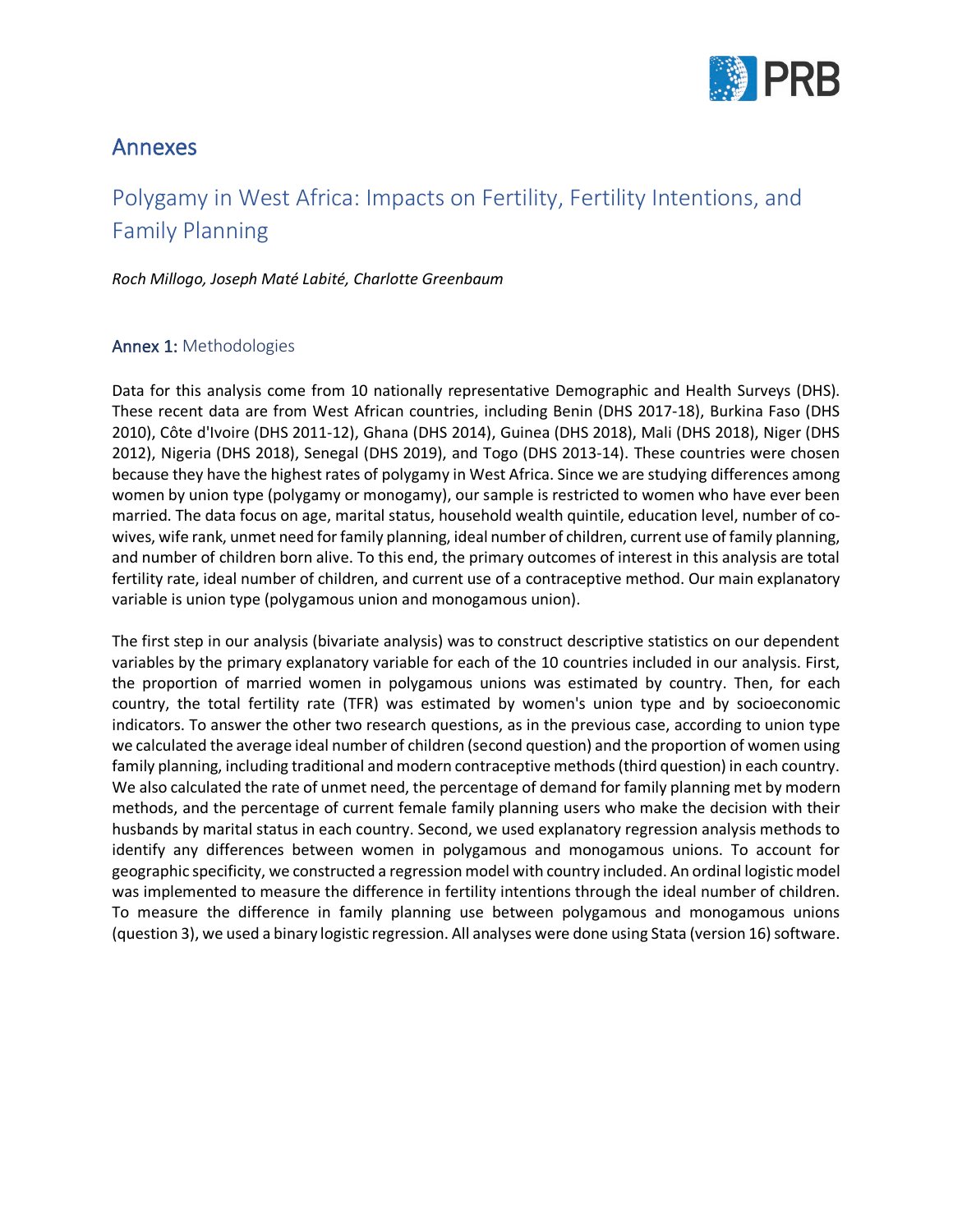| <b>Characteristics</b>       | <b>Married, monogamous</b> | Married, polygamous union |
|------------------------------|----------------------------|---------------------------|
|                              | union                      | <b>TFR [95% CI]</b>       |
|                              | <b>TFR [95% CI]</b>        |                           |
| Area of residence            |                            |                           |
| Urban                        | 5.93 [5.84, 6.01]          | 5.96 [5.78, 6.14]         |
| Rural                        | 7.09 [7.01, 7.16]          | 7.00 [6.90, 7.10]         |
| <b>Standard of living</b>    |                            |                           |
| Poor                         | 7.345 [7.25, 7.44]         | 7.14 [7.01, 7.27]         |
| <b>Average</b>               | 6.84 [6.71, 6.98]          | 6.85 [6.66, 7.04]         |
| <b>Rich</b>                  | 5.89 [5.80, 5.97]          | 6.11 [5.97, 6.27]         |
| <b>Education</b>             |                            |                           |
| <b>None</b>                  | 7.05 [6.97, 7.14]          | 6.91 [6.81, 7.01]         |
| Primary                      | 6.41 [6.28, 6.54]          | 6.52 [6.30, 6.74]         |
| Secondary +                  | 5.83 [5.72, 5.93]          | 5.81 [5.57, 6.05]         |
| <b>Occupational activity</b> |                            |                           |
| <b>Inactive</b>              | 7.17 [7.07, 7.29]          | 7.29 [7.13, 7.43]         |
| <b>Active</b>                | 6.43 [6.35, 6.50]          | 6.53 [6.42, 6.64]         |
| Wife's rank                  |                            |                           |
| <b>First</b>                 |                            | 7.22 [7.03, 7.40]         |
| <b>Second</b>                |                            | 6.74 [6.62, 6.86]         |
| <b>Third</b>                 |                            | 6.48 [6.20, 6.77]         |
| Fourth +                     |                            | 5.64 [5.22, 6.06]         |
| <b>Number of co-wives</b>    |                            |                           |
| <b>None</b>                  | 6.61 [6.55, 6.67]          |                           |
| One                          |                            | 6.84 [6.75, 6.94]         |
| Two                          |                            | 6.66 [6.43, 6.89]         |
| <b>Three</b>                 |                            | 6.28 [5.77, 6.79]         |

Annex 2: Total Fertility Rate of Women by Socioeconomic Factors and Union Type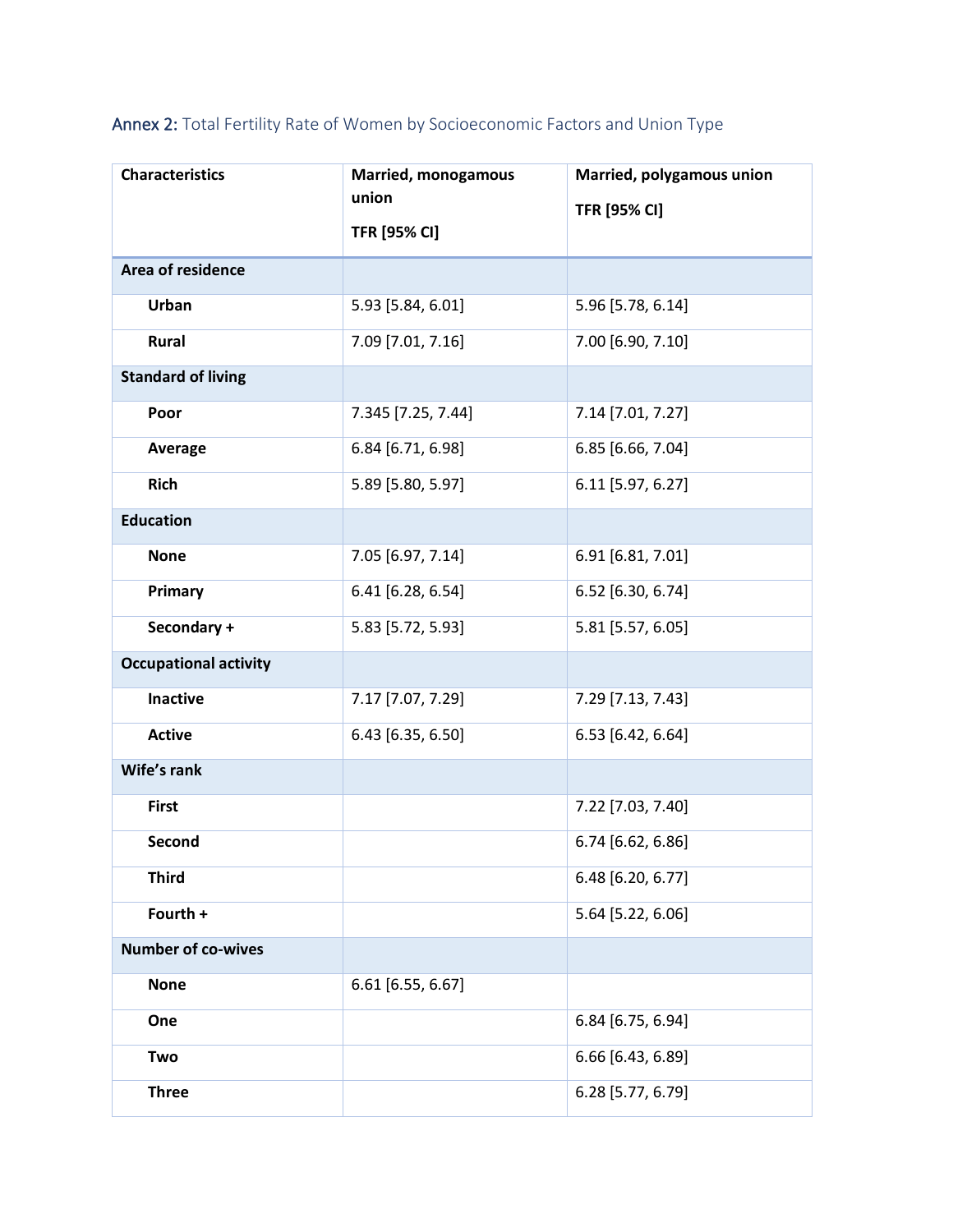| Four or more                    |                   | 5.46 [4.95, 5.97] |
|---------------------------------|-------------------|-------------------|
| Unmet need for<br>contraception |                   |                   |
| <b>Yes</b>                      | 8.81 [8.67, 8.97] | 9.12 [8.90, 9.34] |
| <b>No</b>                       | 8.18 [7.99, 8.37] | 8.61 [8.39, 8.83] |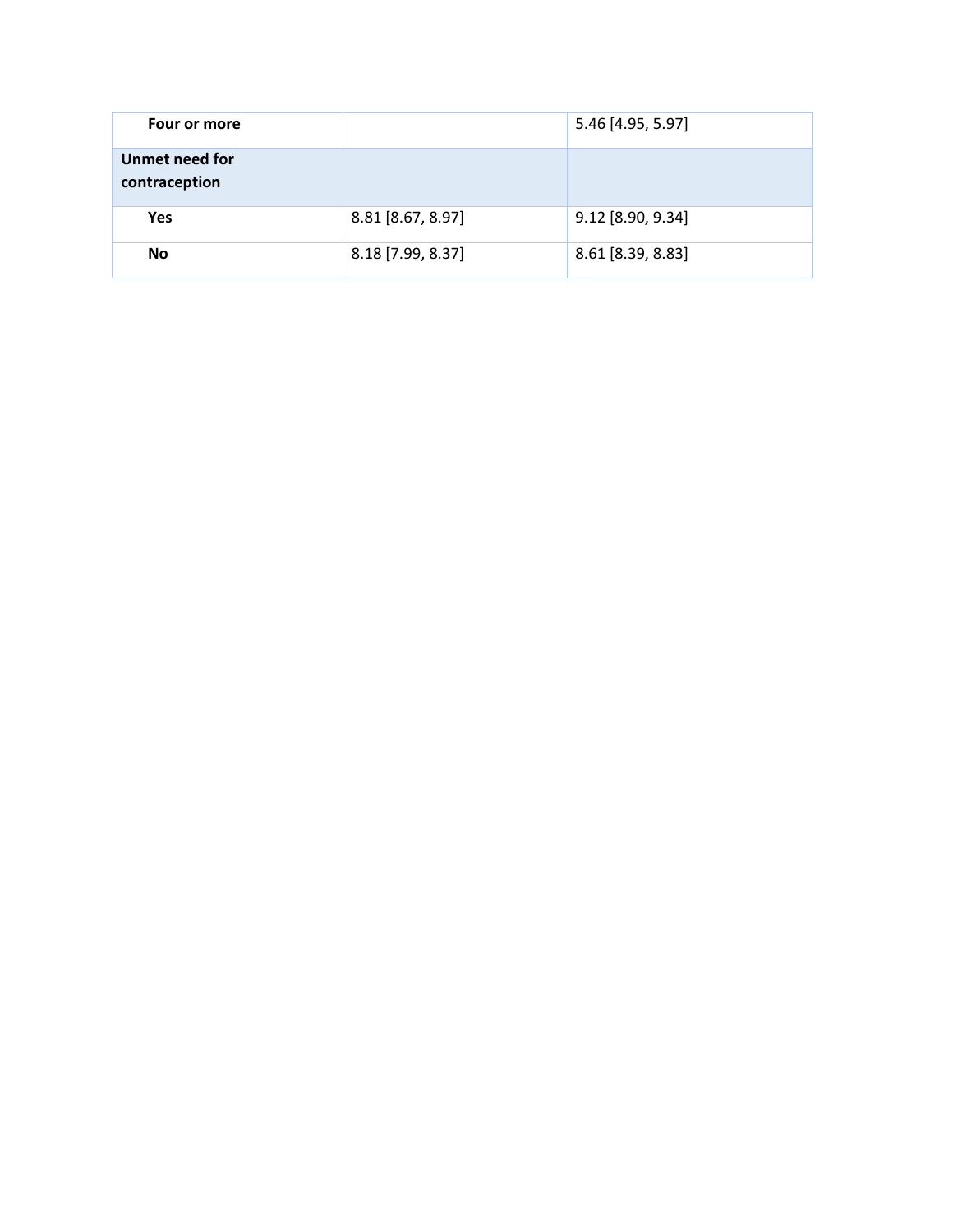Annex 3: Ordinal Logistic Regression of Union Type on Average Ideal Number of Children, Controlled for Socioeconomic and Demographic Factors

|                                                  | <b>Odds ratio</b> | 95% CI       |  |
|--------------------------------------------------|-------------------|--------------|--|
| Marital status (Ref.= Married, monogamous union) |                   |              |  |
| Married, polygamous union                        | $1.29***$         | [1.25, 1.33] |  |
| Number of children born alive                    | $1.30***$         | [1.29, 1.31] |  |
| Age group (Ref. = < 19)                          |                   |              |  |
| $20 - 29$                                        | $0.76***$         | [0.72, 0.80] |  |
| $30 - 39$                                        | $0.66***$         | [0.62, 0.70] |  |
| $40 - 49$                                        | $0.66***$         | [0.62, 0.71] |  |
| <b>Number of co-wives (Ref.= One)</b>            |                   |              |  |
| Two                                              | 0.98 ns           | [0.93, 1.04] |  |
| <b>Three</b>                                     | $1.01$ ns         | [0.91, 1.11] |  |
| Four or more                                     | $0.70***$         | [0.61, 0.80] |  |
| Area of residence (Ref.= Urban)                  |                   |              |  |
| Rural                                            | $1.33***$         | [1.28, 1.37] |  |
| <b>Standard of living (Ref.=Poor)</b>            |                   |              |  |
| Average                                          | $0.75***$         | [0.72, 0.77] |  |
| Rich                                             | $0.55***$         | [0.53, 0.57] |  |
| <b>Education (Ref.=None)</b>                     |                   |              |  |
| Primary                                          | $0.58***$         | [0.56, 0.60] |  |
| Secondary +                                      | $0.34***$         | [0.32, 0.35] |  |
| <b>Occupational activity (Ref.=Inactive)</b>     |                   |              |  |
| Active                                           | $0.94***$         | [0.91, 0.96] |  |
| <b>Contraception (Ref.=None)</b>                 |                   |              |  |
| Traditional                                      | $0.68***$         | [0.64, 0.73] |  |
| Modern                                           | $0.67***$         | [0.65, 0.70] |  |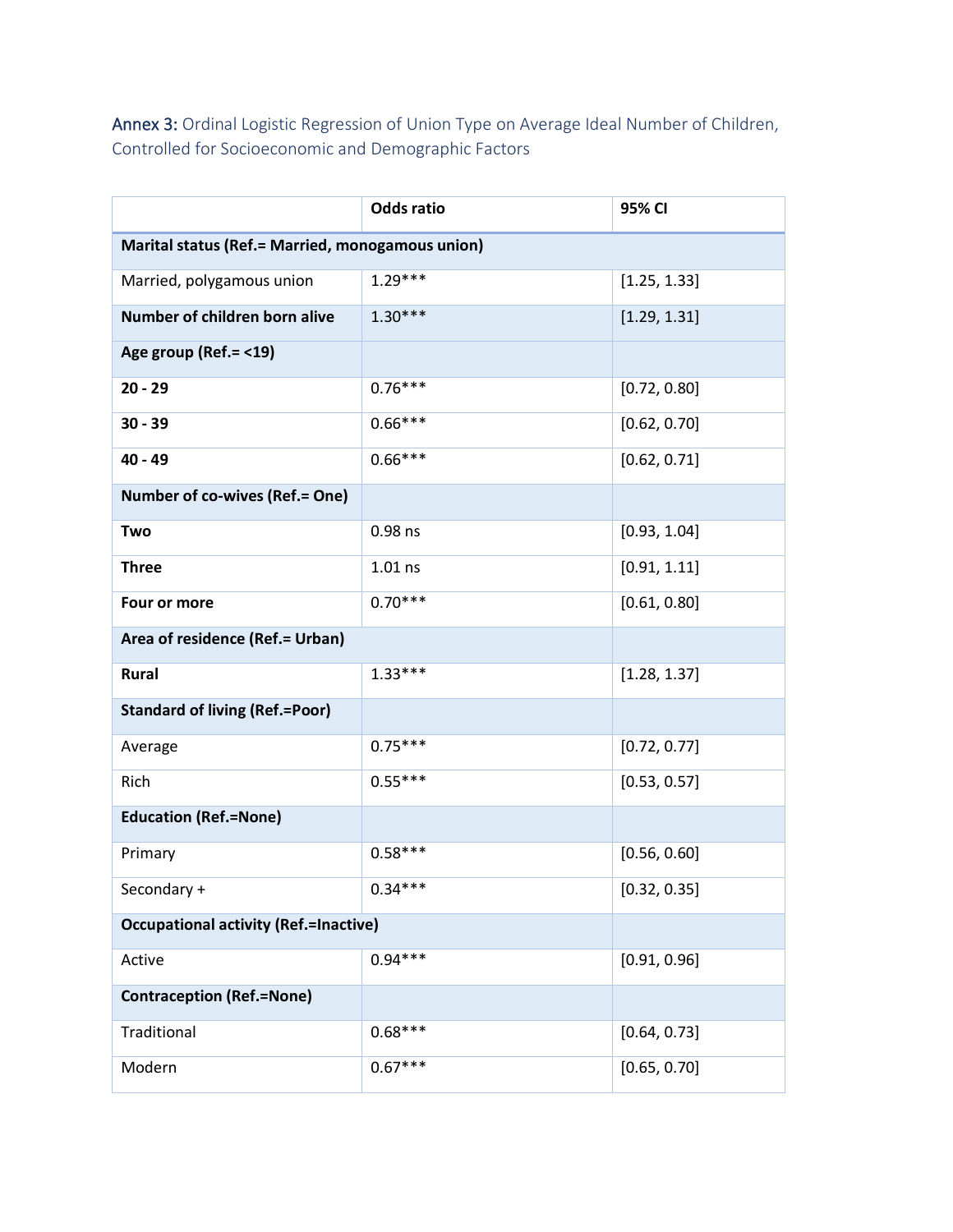| <b>Country (Ref. = Burkina Faso)</b> |            |               |
|--------------------------------------|------------|---------------|
| <b>Benin</b>                         | $0.87***$  | [0.83, 0.91]  |
| Côte d'Ivoire                        | $1.14***$  | [1.07, 1.22]  |
| Ghana                                | $0.70***$  | [0.66, 0.74]  |
| Guinea                               | $1.29***$  | [1.22, 1.36]  |
| Mali                                 | $1.57***$  | [1.49, 1.66]  |
| Niger                                | $2.66***$  | [2.55, 2.78]  |
| Nigeria                              | $11.65***$ | [11.0, 12.35] |
| Senegal                              | $1.60***$  | [1.50, 1.71]  |
| Togo                                 | $0.51***$  | [0.49, 0.54]  |

Notes: ns= not significant; \*p<0.1; \*\*p<0.05; \*\*\*p<0.01; Ref.= Reference category.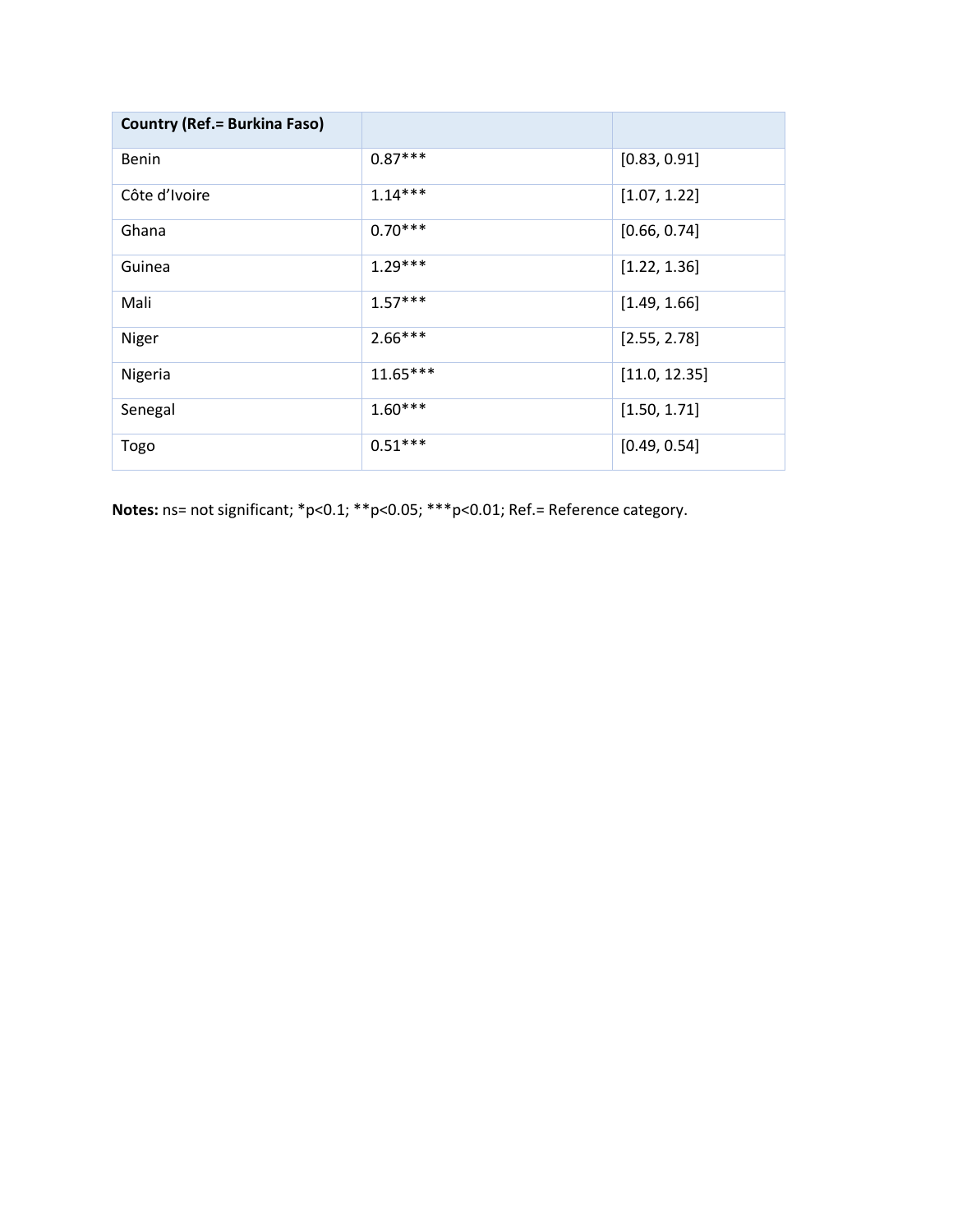Annex 4: Binary Logistic Regression of Union Type on Family Planning Use, Controlled for Socioeconomic and Demographic Factors and Country

|                                                  | <b>Odds ratio</b> | 95% CI        |
|--------------------------------------------------|-------------------|---------------|
| Marital status (Ref.= Married, monogamous union) |                   |               |
| Married, polygamous union                        | $0.86***$         | [0.82, 0.90]  |
| <b>Ideal number of children</b>                  | $0.90***$         | [0.89, 0.91]  |
| Number of children born alive                    | $1.28***$         | [1.26, 1.30]  |
| Partner's age                                    | $0.98***$         | [0.98, 0.99]  |
| Age of woman at first marriage                   | $1.01***$         | [1.00, 1.013] |
| Age group (Ref. = < 19)                          |                   |               |
| $20 - 29$                                        | $1.65***$         | [1.48, 1.84]  |
| $30 - 39$                                        | $1.68***$         | [1.49, 1.90]  |
| 40 - 49                                          | $1.18**$          | [1.02, 1.36]  |
| <b>Number of co-wives (One)</b>                  |                   |               |
| Two                                              | $0.87***$         | [0.79, 0.96]  |
| <b>Three</b>                                     | $0.88$ ns         | [0.72, 1.08]  |
| Four or more                                     | $1.38***$         | [1.13, 1.69]  |
| Area of residence (Ref.= Urban)                  |                   |               |
| Rural                                            | $0.82***$         | [0.78, 0.86]  |
| <b>Standard of living (Ref.=Poor)</b>            |                   |               |
| Average                                          | $1.24***$         | [1.18, 1.32]  |
| Rich                                             | $1.79***$         | [1.70, 1.89]  |
| <b>Education (Ref.=None)</b>                     |                   |               |
| Primary                                          | $1.69***$         | [1.60, 1.79]  |
| Secondary +                                      | $2.29***$         | [2.15, 2.43]  |
| <b>Occupational activity (Ref.=Inactive)</b>     |                   |               |
| Active                                           | $1.45**$          | [1.39, 1.52]  |
| <b>Country (Ref.= Burkina Faso)</b>              |                   |               |